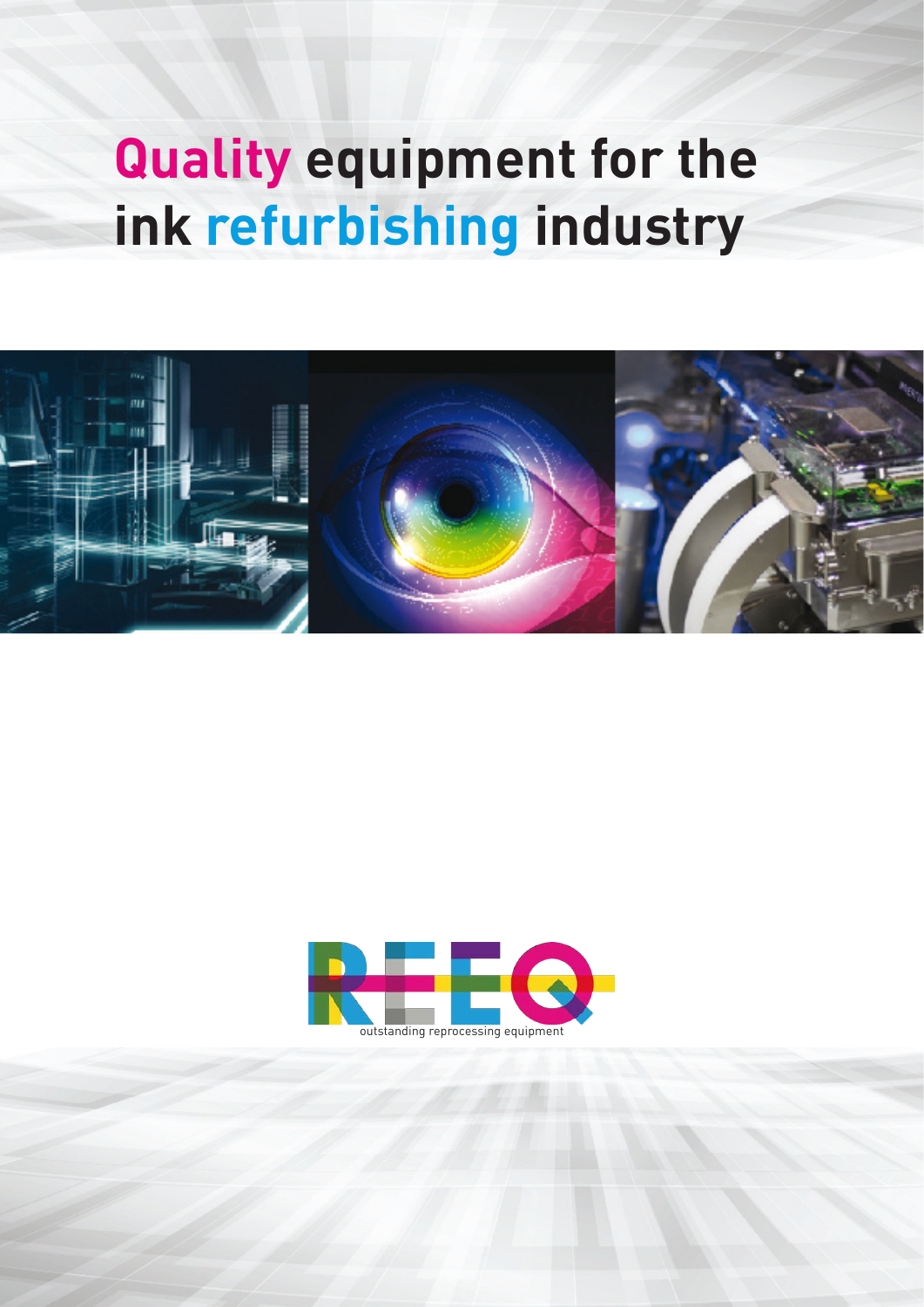### **HISTORY**



#### **HISTORY**

In 2008, the design and engineering company "Fons op het Roodt Industrial Design" was asked to develop and build some high quality machines for the ink cartridge refurbishing industry.

After completing the project very successful more request came for similar machines. Together with a select group of strategic partners, Fons op het Roodt Industrial Design founded the new company REEQ in 2015.

#### FOCUS

REEQ's aim is to develop, design and build high quality and efficient equipment for the ink cartridge refurbishing industry. Our primary focus is on companies who want boost their growth and efficiency with a minimum of effort.

With a REEQ refurbishing production line (cleaning , filling and milling machine) a capacity of over 100.000 units per year with just 1 operator can easily be achieved.

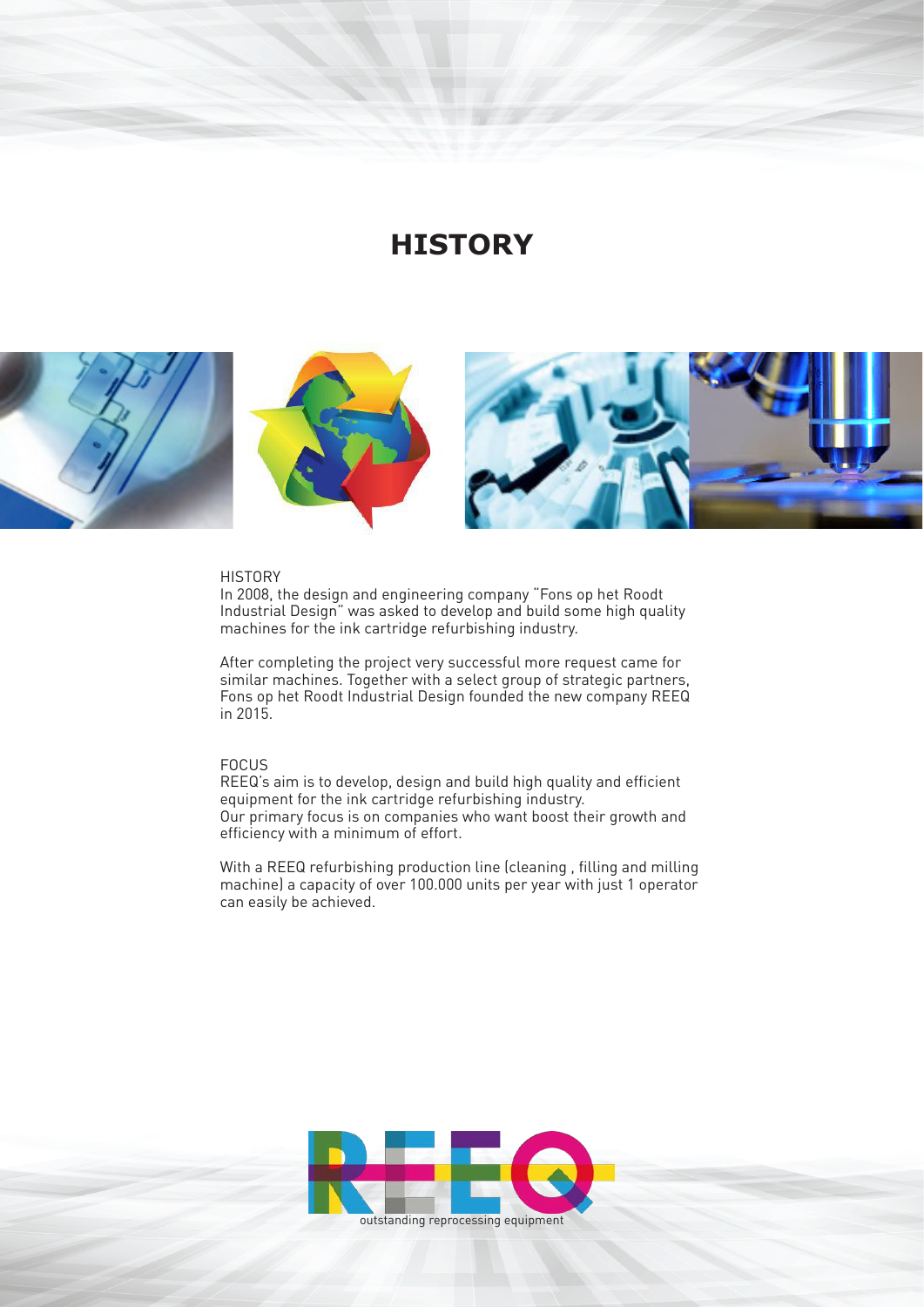### **MACHINES**



When refurbishing ink cartridges, three machines play a major role : the Cleaning Machine, the Milling Machine and the Filling Machine.

Our new 700-series machines and tools are designed and built to optimize your production process.

#### CLEANING MACHINE

A high quality and efficient refurbishing process starts with a perfect cleaned cartridge at the beginning of the process. A clean sponge and open ink channels makes the rest of the process easy and controllable.

The REEQ CC700 Cleaning Machine is a fully automatic working, high capacity cleaning machine. The REEQ CC700 can handle all kinds of cartridges from HP, Canon and Lexmark.

#### MILLING MACHINE

Changing small cartridges into XL cartridges is the easiest and fastest way to earn money. The new REEQ CM700 milling machine makes this happen. The key principles in the design of the new milling machine are a high efficiency process and top quality of the milled cartridges.

#### FILLING MACHINE

Filling cartridges in a fast, precise and can be a hell of a job. Our new filling machine REEQ CF700-SA is a semi-automatic filling machine. It fills 24 cartridges at a time with a very high accuracy.

#### INVESTMENT.

New machines means investing. We are always willing to visit you, make efficiency calculations and discuss financial possibilities.

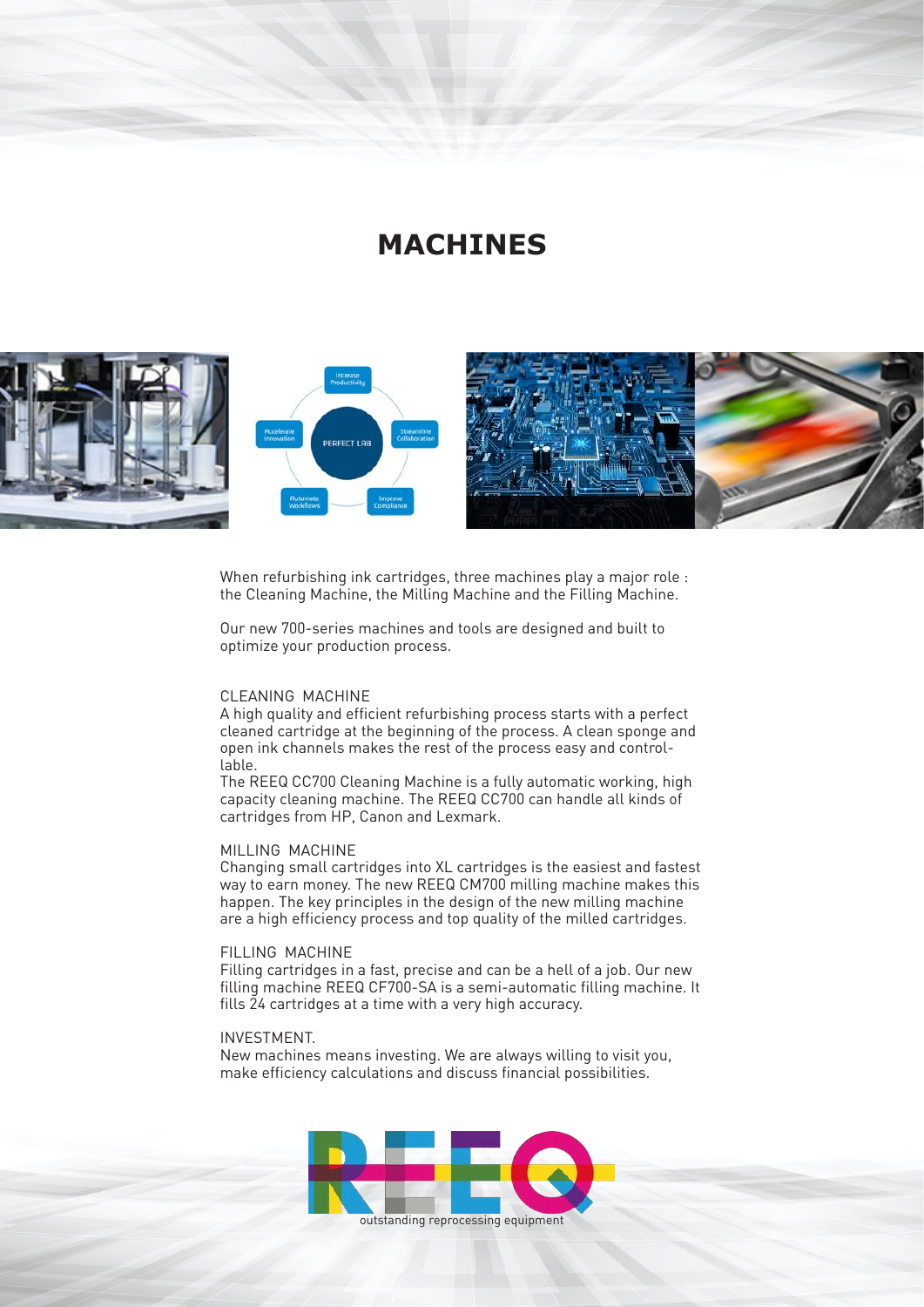### **REEQ CC700 Cleaning Combination**



The REEQ CC7700 is a full automatic working cleaning and drying machine. With a capacity of over 1700 cartridges in an 8-hour working day, the REEQ CC700 is the most effecient cleaning machine on the market.

During the cleaning time the operator can take care for the milling machine, filling machine, or other operational tasks.



The new developed software on the REEQ CC700 makes it possible to customize the cleaning program to your own needs such as number of washing cycles, washing time, pulsing time, spinning speed, etc.

Options are an automatic injection for cleaning solution and a separate inlet for demineralized water.

Also a Ink-Water Separation Valve is an option. The Ink-Water Separation Valve separates the ink form the first spinning cycle from the rest of the waste ink and water. The ink can be drained separate or collected in cans.

The REEQ CC700 can handle all brands and types of ink cartridges on the market. When new cartridges enter the market, REEQ will support you with extra tools if necessarily.

Summarizing :

- a combination of cleaning and drying
- adjustable program
- automatic cleaning solution inlet and dosing
- automatic demineralized water inlet and dosing
- Ink-Water Separation Valve
- cleaning capacity over 1700 cartridges an eight-hour working day

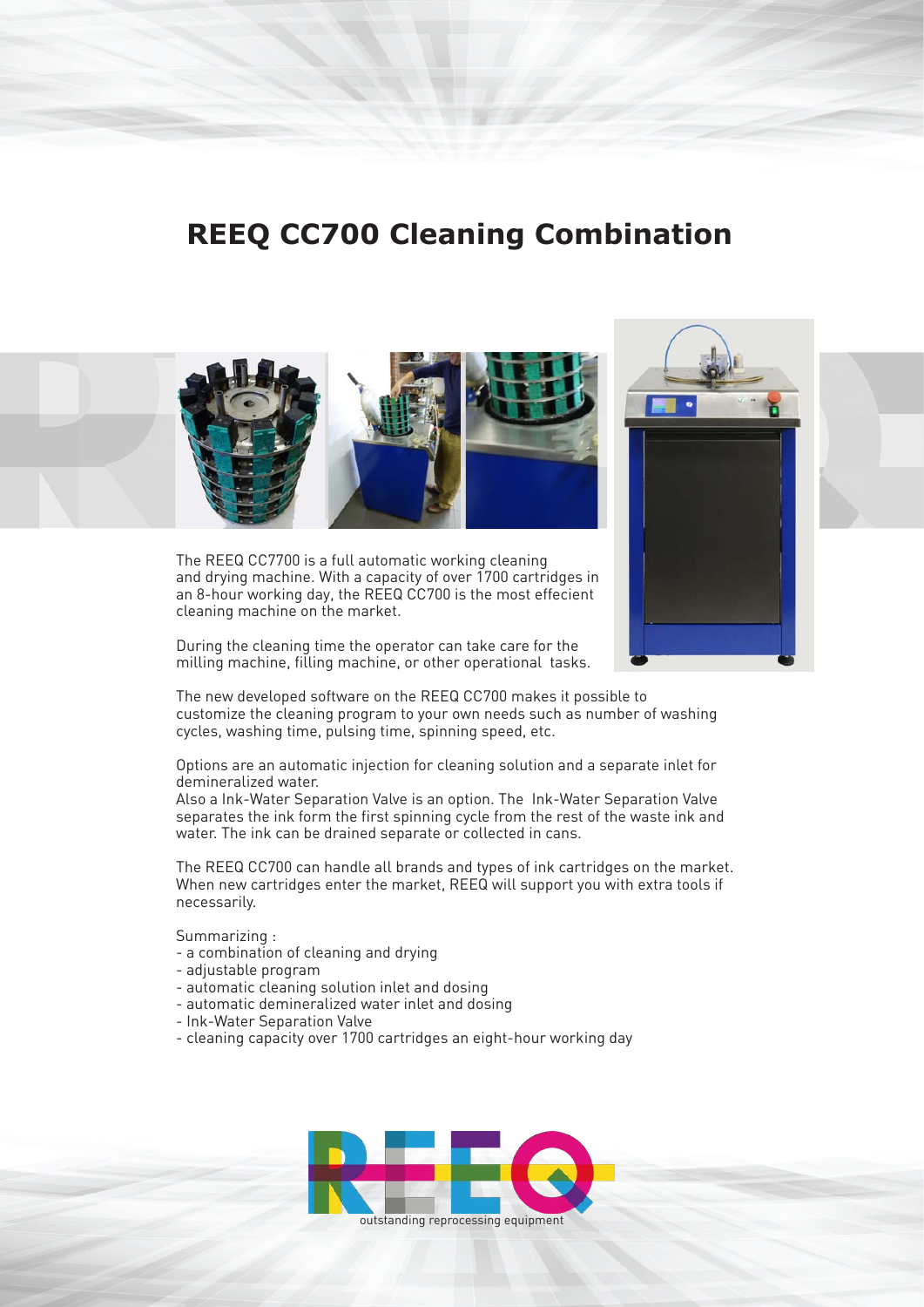### **REEQ CF700 Filling Machine**



Filling cartridges is a precise job and can take a lot of manual labour. Our new filling machine REEQ CF700-SA is a semi-automatic filling machine. With the basic model, you can fill 24 balck or 8 colour cartridges.

The CF700-SA is avialable as a table model - fitting into your excisting production line - as well as a stand alone filling machi 8444

The CF700-SA is a very accurate machine with a filling tolerance less than 0,1ml. The operating system of the CF700-SA is easy to operate. The operator can us standard programs. All programs can be adjusted by the customer. Also the amount of ink can be adjusted for each color separately.

Summarizing :

- preprogrammed filling programs for each type of cartridge
- adjustable program for fine-tuning
- fine tuning each color separately
- tolerance less than 0.1 ml
- no spilling of ink
- filling capacity over 1900 black or 960 colour in an eight-hour working day

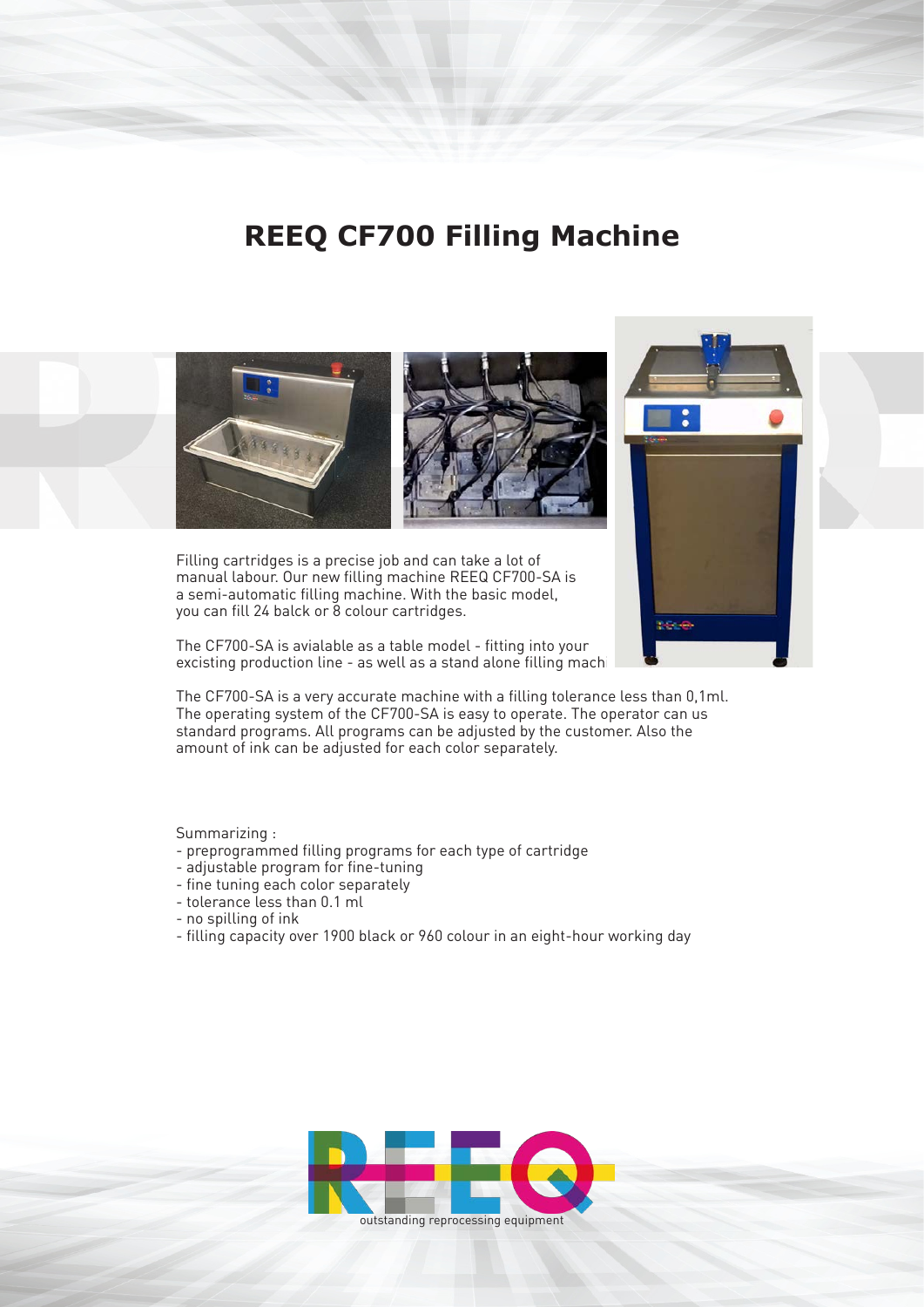### **ReeQ CM700 Milling Device**



Changing small cartridges into XL cartridges is the easiest and fastest way to earn money. The new REEQ CM700 milling machine makes this happen.



The key principles in the design of the new milling machine are a high efficient process and top quality of the milled cartridges.

Like all the REEQ machines, the REEQ CM700 milling machine works fully autmatically with pre-programmed milling programs. Just choose the type of cartridge and hit the Start button.

The CM700 has a quick-load cartridge holder for easy and quick change of the cartridges. The special developed milling tool makes it possible to work very accurately.

Optional is an connection for a vacuum cleaner to remove the milling chips during operating.

Summarizing :

- pre-programmed milling programs for each type of cartridge
- adjustable program for fine-tuning
- very precise
- speciaal milling tool
- milling about 700 cartridges a day

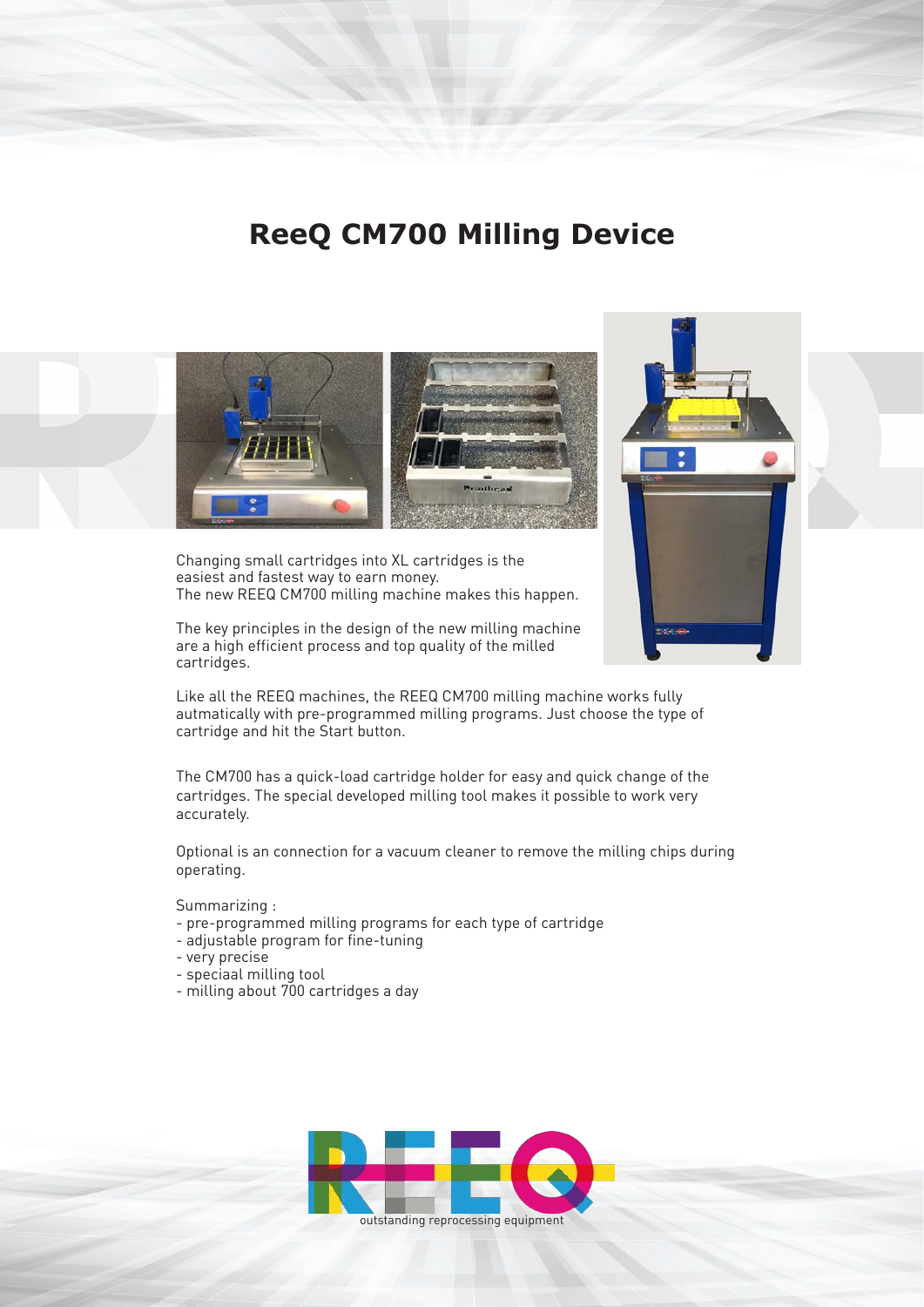## **TOOLS**



#### **CAP REMOVER.**

Sometimes, a person with a good tool can be quicker than a machine. Of course it is possible to remove the caps from a cartridge with the CM700 milling machine. Unfortunately that is less efficient than a person with our Cap Remover tool.

With the CRp cap remover, an experienced person can remove a cap and sponge within 4 seconds. The CRp is pneumatically controlled, no muscle power is needed to do the job.